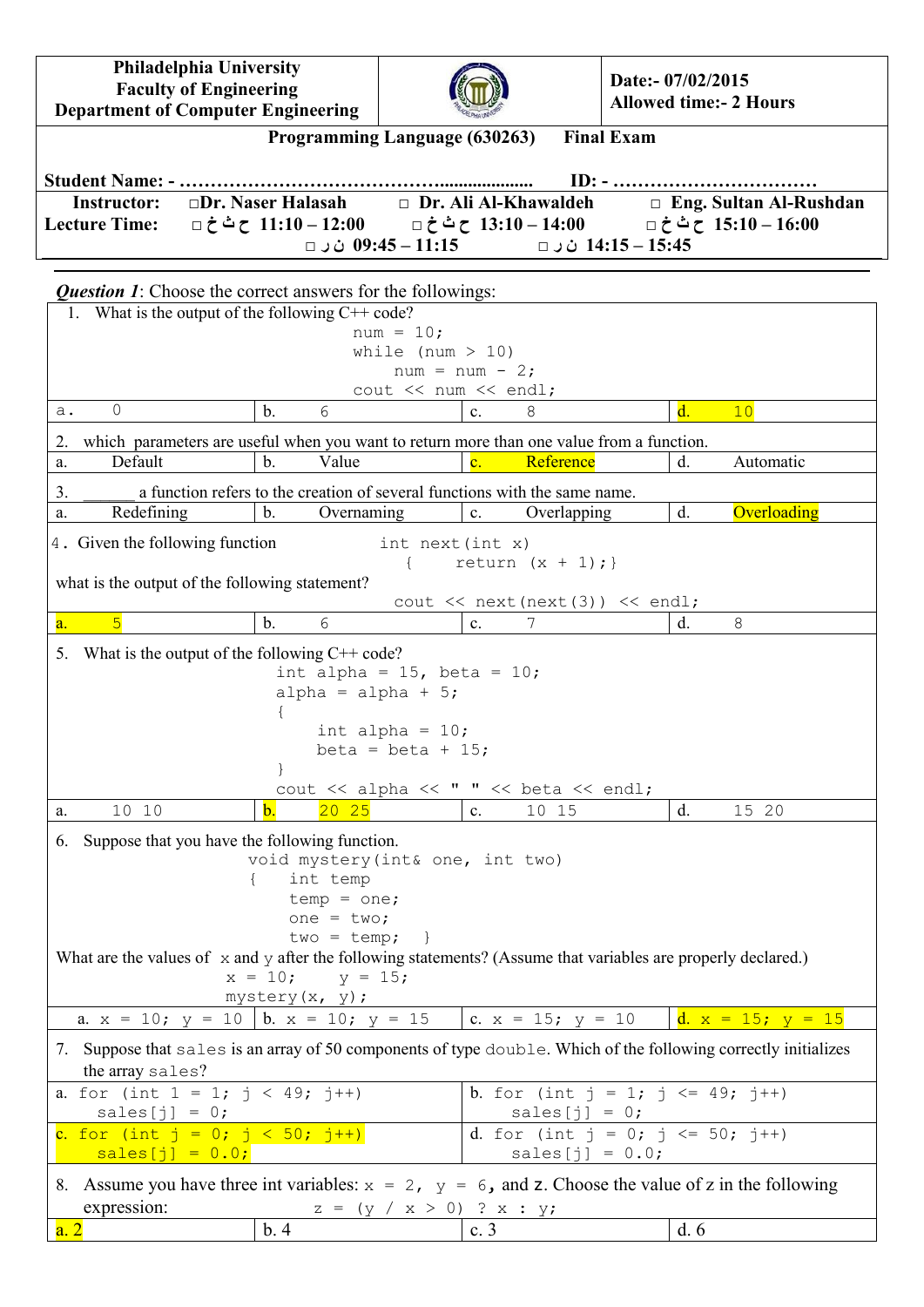| int matrix $[3][2]$ ;<br>int $j$ , k;<br>for $(j = 0; j < 3; j++)$ | 9. After the following statements execute, what are the contents of $matrix?$ |                |                                                                                                       |  |                                   |
|--------------------------------------------------------------------|-------------------------------------------------------------------------------|----------------|-------------------------------------------------------------------------------------------------------|--|-----------------------------------|
| for $(k = 0; k < 2; k++)$                                          |                                                                               |                |                                                                                                       |  |                                   |
| $matrix[j][k] = j + k;$                                            |                                                                               |                |                                                                                                       |  |                                   |
| $a \quad 0 \quad 0$                                                | $b \quad 0 \quad 1$                                                           | c. 0 1         |                                                                                                       |  | $d \quad 1 \quad 1$               |
| $1\quad1$                                                          | 2 3                                                                           | $1\quad2$      |                                                                                                       |  | 2.2                               |
| 2 <sub>2</sub>                                                     | 4 5                                                                           | 2 <sup>3</sup> |                                                                                                       |  | 3 <sup>3</sup>                    |
| 10. Which of the following is a valid $C++$ function definition?   |                                                                               |                |                                                                                                       |  |                                   |
| a. void funcTest(int& u, double& v)                                |                                                                               |                | <b>b.</b> void funcTest(int& $u$ , double& $v$ );                                                     |  |                                   |
|                                                                    | $\{$ cout $<<$ u $<<$ " " $<<$ v $<<$ endl; }                                 |                |                                                                                                       |  | {cout << u << " " << v << endl; } |
| C. void funcTest(int& u, double& v)                                | (cout $\ll$ u $\ll$ " " $\ll$ v $\ll$ endl)                                   |                | $d.$ void funcTest(int& u, double& v)<br>[cout $\lt\lt u \lt\lt'$ " " $\lt\lt v \lt\end{math}$ endl;] |  |                                   |

*Question 2*: find the error(s) (logical or syntax) in the following codes and correct them.

| Code                                                                                          | Correction                                       |
|-----------------------------------------------------------------------------------------------|--------------------------------------------------|
| float calc avg(int x, int y, int z);                                                          | float calc avg (int x, int y, int z)             |
| int sum= $x+y+z$ ;<br>$\left\{ \right.$                                                       | int sum= $x+y+z$ ;<br>$\left\{ \right.$          |
| return static cast <float>(sum)/3;</float>                                                    | return static cast <float>(sum)/3;</float>       |
|                                                                                               |                                                  |
| void main ()                                                                                  | void main ()                                     |
| float $a, b, c, s$ ;<br>$\{$                                                                  | int a, b, c; float s;                            |
| $\text{cin} \text{>a} \text{>bb} \text{>c};$                                                  | $\text{cin} \text{>a} \text{>bb} \text{>c};$     |
| $s = calc \, avg(a, b, c)$ ;                                                                  | $s = calc \, avg(a, b, c)$ ;                     |
| cout< <s<<endl; td="" }<=""><td>cout&lt;<s<<endl; td="" }<=""></s<<endl;></td></s<<endl;>     | cout< <s<<endl; td="" }<=""></s<<endl;>          |
| void main()                                                                                   | void main ()                                     |
| int $A[3]=\{3,5,9,1\}$ ;<br>$\{$                                                              | int A[3]= $\{3, 5, 9\}$ ;<br>$\{$                |
| for $(i=0; i<3; i++)$                                                                         | for $(int i=0; i<3; i++)$                        |
| cout< <a[i]<<endl;< td=""><td>cout&lt;<a[i]<<endl;< td=""></a[i]<<endl;<></td></a[i]<<endl;<> | cout< <a[i]<<endl;< td=""></a[i]<<endl;<>        |
|                                                                                               |                                                  |
| void display (int A, int s)                                                                   | void display(int A[], int s)                     |
| for $(int i=0; i<=s; i++)$<br>$\{$                                                            | for $(int i=0; i < s; i++)$<br>$\left\{ \right.$ |
| cout< <a[i]<<endl;< td=""><td>cout&lt;<a[i]<<endl;< td=""></a[i]<<endl;<></td></a[i]<<endl;<> | cout< <a[i]<<endl;< td=""></a[i]<<endl;<>        |
|                                                                                               |                                                  |
| void main()                                                                                   | void main ()                                     |
| int $A[5] = \{3, 5, 9\}$ ;<br>$\{$                                                            | int $A[5] = \{3, 5, 9\}$ ;                       |
| display $(A, 5)$ ;                                                                            | display $(A, 5)$ ;                               |
|                                                                                               |                                                  |
| float $x=2.7$ ;                                                                               | float $x=2.7$ ;                                  |
| bool b=true;                                                                                  | bool b=true                                      |
| while (b=true)                                                                                | while $(b=true)$                                 |
| $x=$ / 2;<br>$\{$                                                                             | $x/ = 2;$<br>$\{$                                |
| if $(x < 0.5)$                                                                                | if $(x < 0.5)$                                   |
| $b = false;$                                                                                  | b=false;                                         |
|                                                                                               |                                                  |
| char $c='f'$ ;                                                                                | char $c='f'$ ;                                   |
| switch(c);                                                                                    | switch(c)                                        |
| $\{$                                                                                          |                                                  |
| case A:                                                                                       | case 'A' :                                       |
| cout<<"hello";                                                                                | cout<<"hello";                                   |
| break;                                                                                        | break;                                           |
| case B:                                                                                       | case 'B':                                        |
| $\text{cout} \ll \text{"hi";}$                                                                | $\text{cout} \ll \text{"hi"}$ ;                  |
| break;                                                                                        | break;                                           |
| default:                                                                                      | default:                                         |
| cout<<"bay";                                                                                  | cout<<"bay";                                     |
|                                                                                               |                                                  |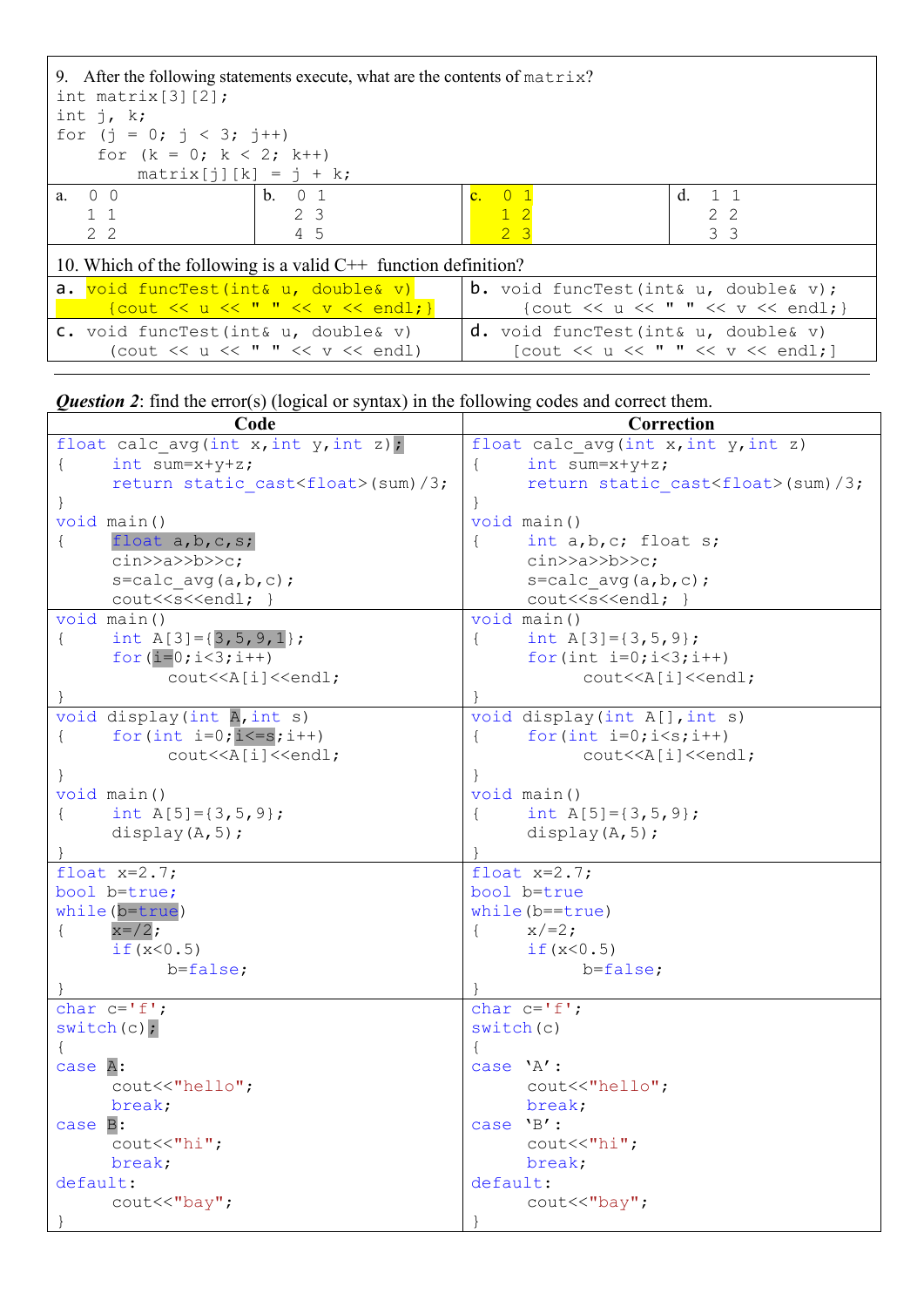| Code                                                                           | Output         |
|--------------------------------------------------------------------------------|----------------|
| int $x=13, y=5;$                                                               |                |
| float $a=1.2$ ;                                                                | $\overline{2}$ |
| cout< <x td="" y<<endl;<=""><td></td></x>                                      |                |
| cout< <x%y*a<<endl;< td=""><td>3.6</td></x%y*a<<endl;<>                        | 3.6            |
|                                                                                |                |
| int $x=6$ , $y=4$ , $c=2$ ;                                                    |                |
| cout< <x+y c<<endl;<="" td=""><td>8</td></x+y>                                 | 8              |
| cout< <x td="" y-c<<endl;<=""><td><math>-1</math></td></x>                     | $-1$           |
|                                                                                |                |
| char $ch='b'$ ;                                                                |                |
| int $a=6$ ;<br>$if (ch > 'B'    a == 5)$                                       |                |
| cout<<1111< <endl;< td=""><td></td></endl;<>                                   |                |
| else                                                                           | 1111           |
| cout<<2222< <endl;< td=""><td>4444</td></endl;<>                               | 4444           |
| $if (ch < 'a' \& a == 6)$                                                      |                |
| cout<<3333< <endl;< td=""><td></td></endl;<>                                   |                |
| else                                                                           |                |
| cout<<4444< <endl;< td=""><td></td></endl;<>                                   |                |
| int $x=5, y;$                                                                  |                |
| if $(x < = 5)$                                                                 |                |
| $\{$                                                                           |                |
| $y=10;$                                                                        |                |
| $x=-10;$                                                                       |                |
| $\cdot$                                                                        |                |
| $if(x<=0)$                                                                     | $-15$          |
| $\{$<br>$y=15;$                                                                | 15             |
| $x=-15;$                                                                       |                |
| $\}$                                                                           |                |
| cout< <x<<endl;< td=""><td></td></x<<endl;<>                                   |                |
| cout< <y<<endl;< td=""><td></td></y<<endl;<>                                   |                |
|                                                                                |                |
| int $a=17, b=0;$                                                               |                |
| char c;                                                                        |                |
| switch(a <sup>84</sup> )                                                       |                |
| $\{$                                                                           |                |
| case 0:                                                                        |                |
| $c = \mathsf{A}$ ,                                                             |                |
| $b++;$                                                                         |                |
| case 1:<br>$c = 'B'$ ;                                                         |                |
| $b++;$                                                                         | D              |
| case 2:                                                                        | 3              |
| $C = \n\begin{bmatrix} C \\ 1 \end{bmatrix}$ ;                                 |                |
| $b++;$                                                                         |                |
| case 3:                                                                        |                |
| $c = 'D'$ ;                                                                    |                |
| $b++;$                                                                         |                |
| $\}$                                                                           |                |
| cout< <c<<endl;< td=""><td></td></c<<endl;<>                                   |                |
| cout< <b<<<endl;< td=""><td></td></b<<<endl;<>                                 |                |
| int i,j;                                                                       | 17             |
| for $(i=7, j=10; i+j<20; i++, j++)$<br>$\text{cut} \ll (i+j) \ll \text{end}$ ; | 19             |
| for $(int i=0; i<2; i++)$                                                      |                |
| for $(int j=3; j>1; j--)$<br>$\left\{ \right.$                                 |                |
| $if(i+j==3)$<br>$\left\{ \right.$                                              |                |
| cout< <i+j<<endl;<br><math>\left\{ \right.</math></i+j<<endl;<br>              | 3              |
| break;                                                                         | 3              |
| $\}$                                                                           |                |
| $\}$                                                                           |                |
|                                                                                |                |

## *Question 3*: what is the output of the followings?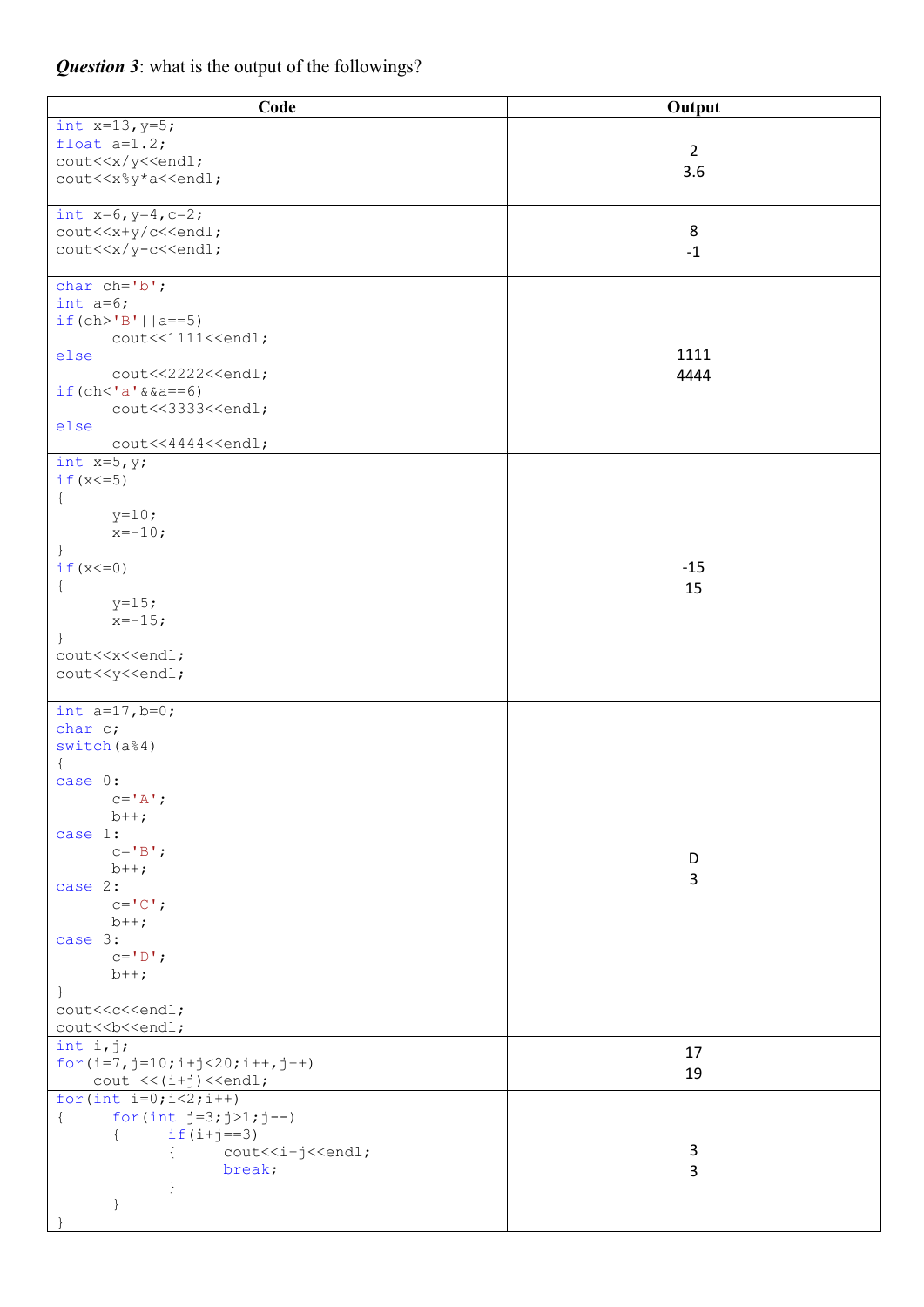| int $z=0$ , $a=0$ ;                                                                                                   |                                              |
|-----------------------------------------------------------------------------------------------------------------------|----------------------------------------------|
| while $(a<5)$                                                                                                         |                                              |
|                                                                                                                       | 15                                           |
| $z+=++a;$                                                                                                             | 5                                            |
| cout< <z<<endl;< td=""><td></td></z<<endl;<>                                                                          |                                              |
| cout< <a<<endl;< td=""><td></td></a<<endl;<>                                                                          |                                              |
|                                                                                                                       |                                              |
| int $z=3$ , $a=9$ ;                                                                                                   |                                              |
| while $(a<13)$                                                                                                        |                                              |
| cout< <a%z<<endl;<br><math>\{</math></a%z<<endl;<br>                                                                  | $\mathbf 0$                                  |
|                                                                                                                       |                                              |
| $a+=2;$                                                                                                               | 5                                            |
| $z+=3;$                                                                                                               |                                              |
|                                                                                                                       |                                              |
| float $x=0.5$ , sum=0;                                                                                                |                                              |
|                                                                                                                       |                                              |
| do                                                                                                                    |                                              |
| $\{$<br>$sum+ = x;$                                                                                                   |                                              |
| $x^* = 3;$                                                                                                            | 0.5                                          |
|                                                                                                                       | 1.5                                          |
| $\}$ while $(x<0)$ ;                                                                                                  |                                              |
| cout< <sum<<endl;< td=""><td></td></sum<<endl;<>                                                                      |                                              |
| cout< <x<<endl;< td=""><td></td></x<<endl;<>                                                                          |                                              |
|                                                                                                                       |                                              |
| float $Arr[6]={-3.6, 2.5, 6.8, 9, -3, 5.9};$                                                                          |                                              |
| for $(int i=0; i<6; i++)$                                                                                             | $\mathbf 0$                                  |
| if(Arr[i]<0)                                                                                                          | 4                                            |
|                                                                                                                       |                                              |
| cout< <i<<endl;< td=""><td></td></i<<endl;<>                                                                          |                                              |
| int M[3][4]={{6,0,3,9},{4,5},{3}};                                                                                    |                                              |
| for $(int i=0; i<6; i++)$                                                                                             |                                              |
|                                                                                                                       | 6                                            |
| for $(int j=0; j<=i; j++)$<br>$\{$                                                                                    | 5<br>$\overline{4}$                          |
| $\text{count} \leq \text{M[i][j]} \leq \text{''t}$                                                                    |                                              |
| cout< <endl;< td=""><td><math>\overline{3}</math><br/><math>\mathbf 0</math><br/><math>\mathbf 0</math></td></endl;<> | $\overline{3}$<br>$\mathbf 0$<br>$\mathbf 0$ |
|                                                                                                                       |                                              |
|                                                                                                                       |                                              |
| int test (int n)                                                                                                      |                                              |
| if $(n == 0)$<br>$\{$                                                                                                 |                                              |
| return 1;                                                                                                             |                                              |
|                                                                                                                       |                                              |
| else                                                                                                                  |                                              |
| return $2*test(n-1)$ ;                                                                                                | 4                                            |
| $\}$                                                                                                                  | 32                                           |
|                                                                                                                       |                                              |
|                                                                                                                       |                                              |
| void main ()                                                                                                          |                                              |
|                                                                                                                       |                                              |
| cout< <test(2)<<endl;<br><math>\{</math></test(2)<<endl;<br>                                                          |                                              |
| cout< <test(5)<<endl;< td=""><td></td></test(5)<<endl;<>                                                              |                                              |
|                                                                                                                       |                                              |
| int $c=0$ ;                                                                                                           |                                              |
|                                                                                                                       |                                              |
| bool $f1(int x)$                                                                                                      |                                              |
| $\left\{ \right.$<br>$C++;$                                                                                           |                                              |
| if $(x>3&8x<6)$                                                                                                       |                                              |
| return true;                                                                                                          |                                              |
|                                                                                                                       |                                              |
| else                                                                                                                  |                                              |
| return false;                                                                                                         |                                              |
| $\overline{ }$                                                                                                        |                                              |
| void main()                                                                                                           | 9                                            |
|                                                                                                                       | $\overline{2}$                               |
| int $i=1, s=0;$<br>$\left\{ \right.$                                                                                  |                                              |
| while $(i<10)$                                                                                                        |                                              |
| $\left\{ \right.$                                                                                                     |                                              |
| if(f1(i))                                                                                                             |                                              |
| $s = s + 1;$                                                                                                          |                                              |
| $i++;$                                                                                                                |                                              |
| $\mathcal{F}$                                                                                                         |                                              |
|                                                                                                                       |                                              |
| cout< <c<<"\n"<<s<<endl;< td=""><td></td></c<<"\n"<<s<<endl;<>                                                        |                                              |
|                                                                                                                       |                                              |
| int f1(int x)                                                                                                         |                                              |
| static int c=0;<br>$\{$                                                                                               |                                              |
|                                                                                                                       |                                              |
| $c++;$                                                                                                                |                                              |
| return x*c;                                                                                                           |                                              |
| $\mathcal{L}$                                                                                                         |                                              |
|                                                                                                                       | $\overline{2}$                               |
| void main ()                                                                                                          |                                              |
| int $c=2$ ;<br>$\{$                                                                                                   | 6                                            |
| while $(c<4)$                                                                                                         |                                              |
| ſ                                                                                                                     |                                              |
| $\text{cout} \leq \text{f1(c)} \leq \text{end1}$ ;                                                                    |                                              |
| $c++;$                                                                                                                |                                              |
| $\left\{ \right\}$                                                                                                    |                                              |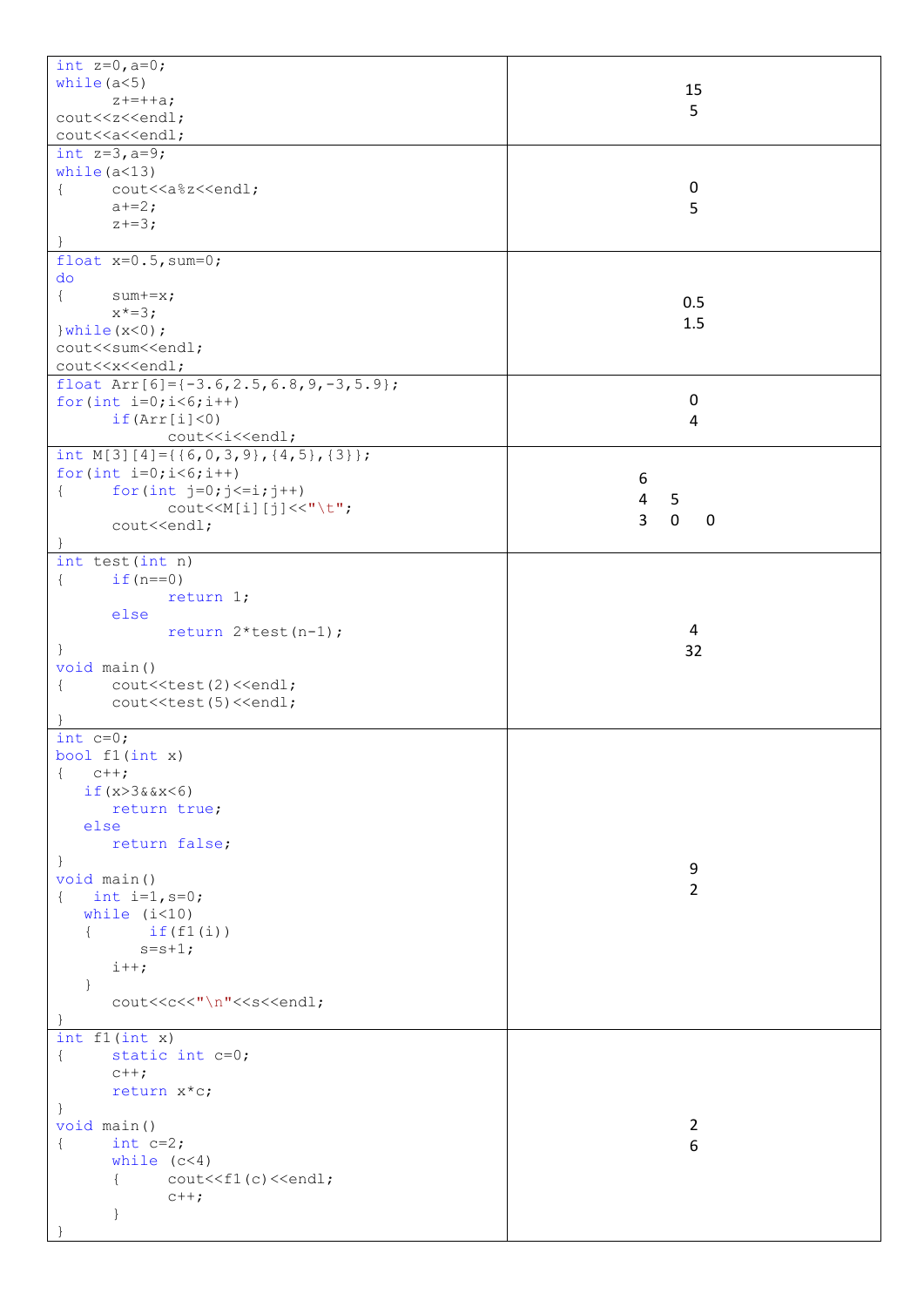*Question 4*: Write a program that perform the following tasks:

- 1- Define a real variable x and integer variable n and enter these values by user
- 2- Define a function called calc that accept the real value x and integer value n then calculate the real value y where y is:

$$
y = \sum_{i=0}^{n} x^{i}
$$

Then return the value y.

3- Display the result on screen.

```
#include<iostream>
#include<cmath>
using namespace std;
double calc(double x,int n)
{
  double y=0.0;
  for(int i=0; i<=n; i++)y+=pow(x,i);return y;
}
void main()
{
  double x, result;
  int n;
  cout<<"Enter the values of x and n\n";
  \text{cout}<<"\text{x}=";
  cin>>x;
  \text{cout}<<"n=";cin>>n;
  result=calc(x,n);
  cout<<"result="<<result<<endl;
}
```